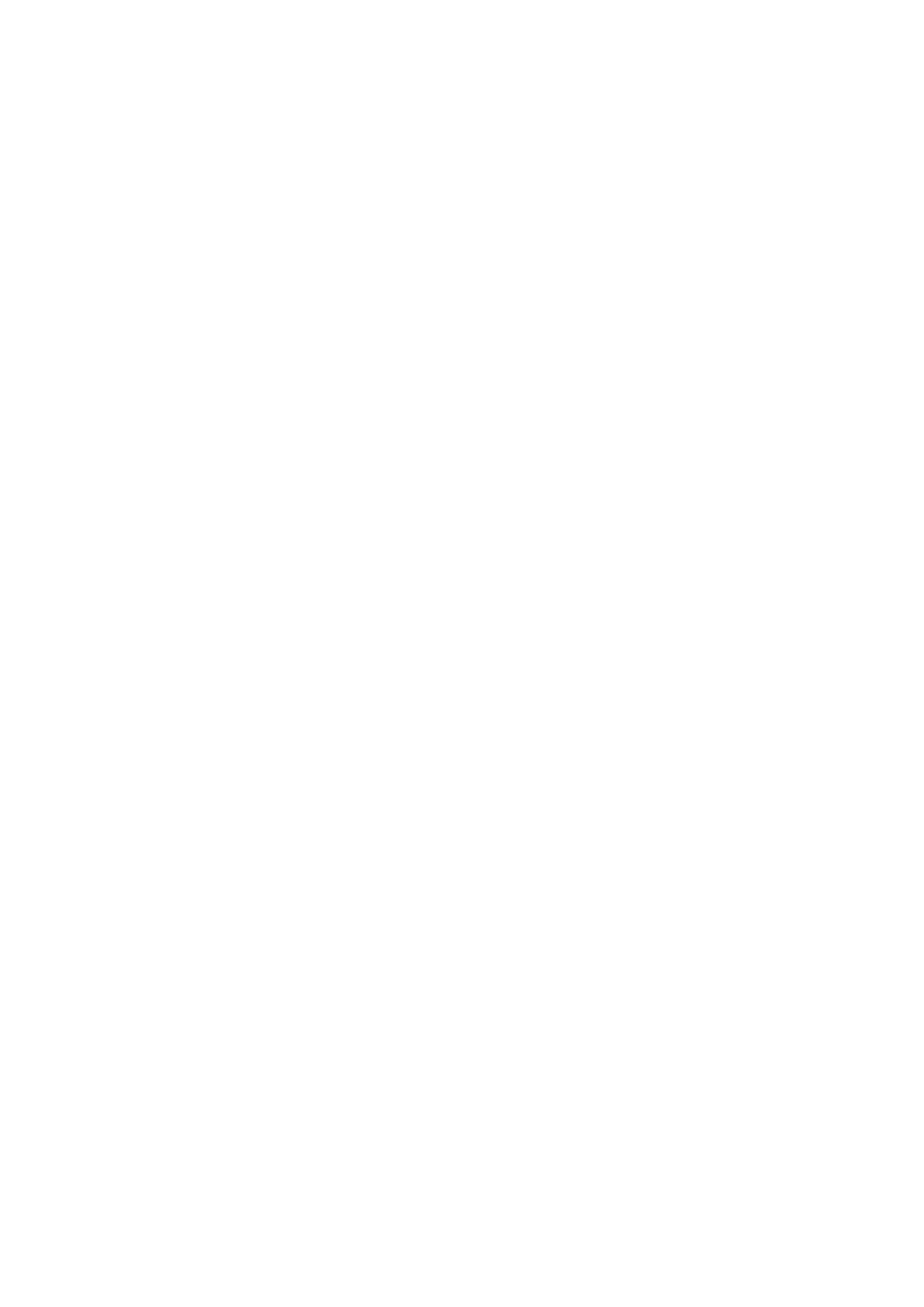

# **Planning and Development (Solar Access) Amendment Regulation 2016 (No 1)**

**Subordinate Law SL2016-24** 

made under the

**[Planning and Development Act 2007](http://www.legislation.act.gov.au/a/2007-24)**

# **Contents**

|   |                                     | Page |
|---|-------------------------------------|------|
|   | Name of regulation                  |      |
| 2 | Commencement                        |      |
| 3 | Legislation amended                 |      |
| 4 | Schedule 1, new section 1.26 (ba)   |      |
| 5 | Schedule 1, section 1.27 (1) (b)    |      |
| 6 | Schedule 1, section 1.27A (1) (b)   | 2    |
|   | Schedule 1A, new section 1A.10 (1A) | 2    |
|   |                                     |      |

J2016-361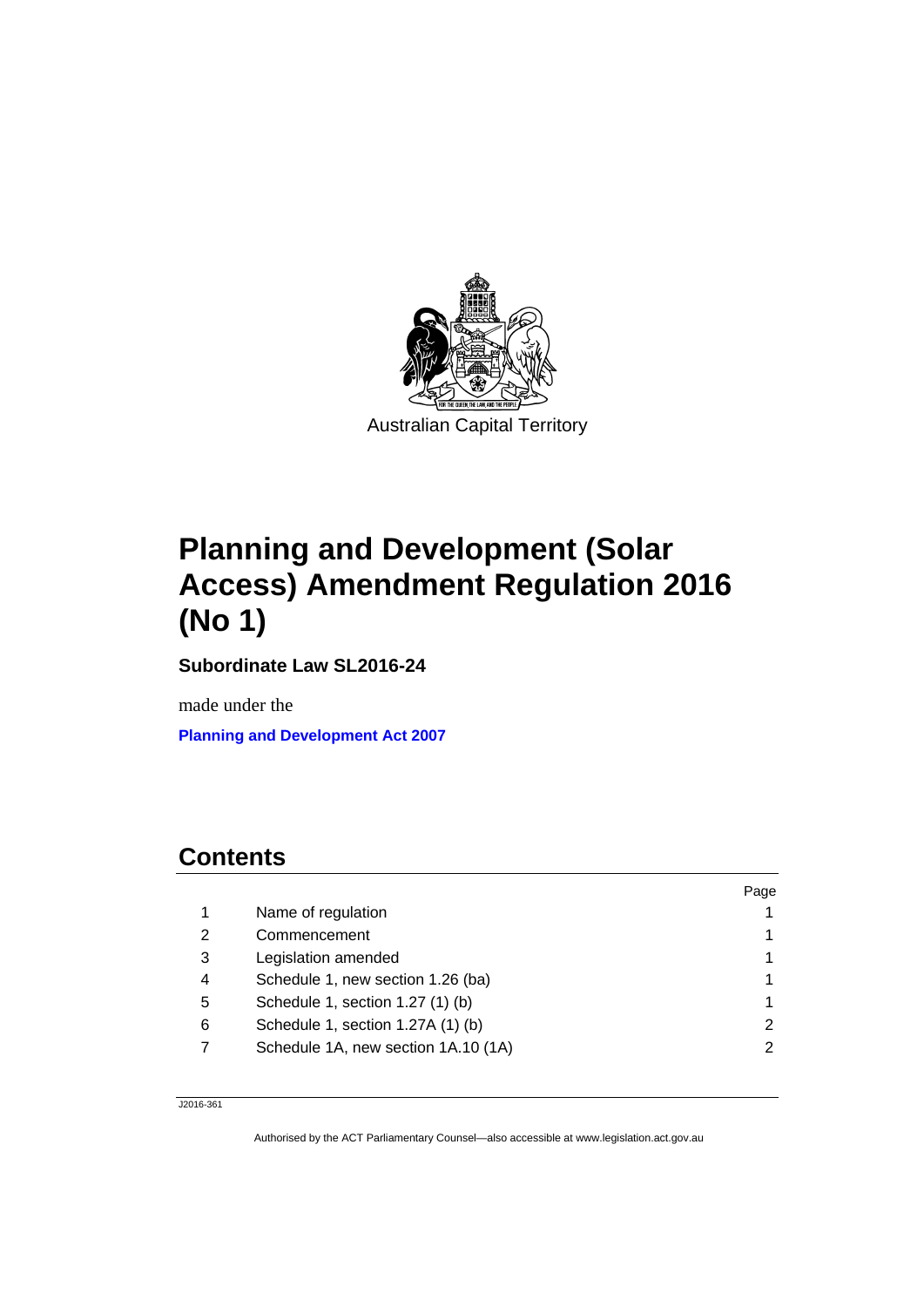|   |                                                                | Page |
|---|----------------------------------------------------------------|------|
|   | Schedule 1A, new section 1A.11 (1A)                            |      |
| 9 | Dictionary, new definition of relevant solar building envelope |      |

contents 2 Planning and Development (Solar Access) Amendment Regulation 2016 (No 1)

SL2016-24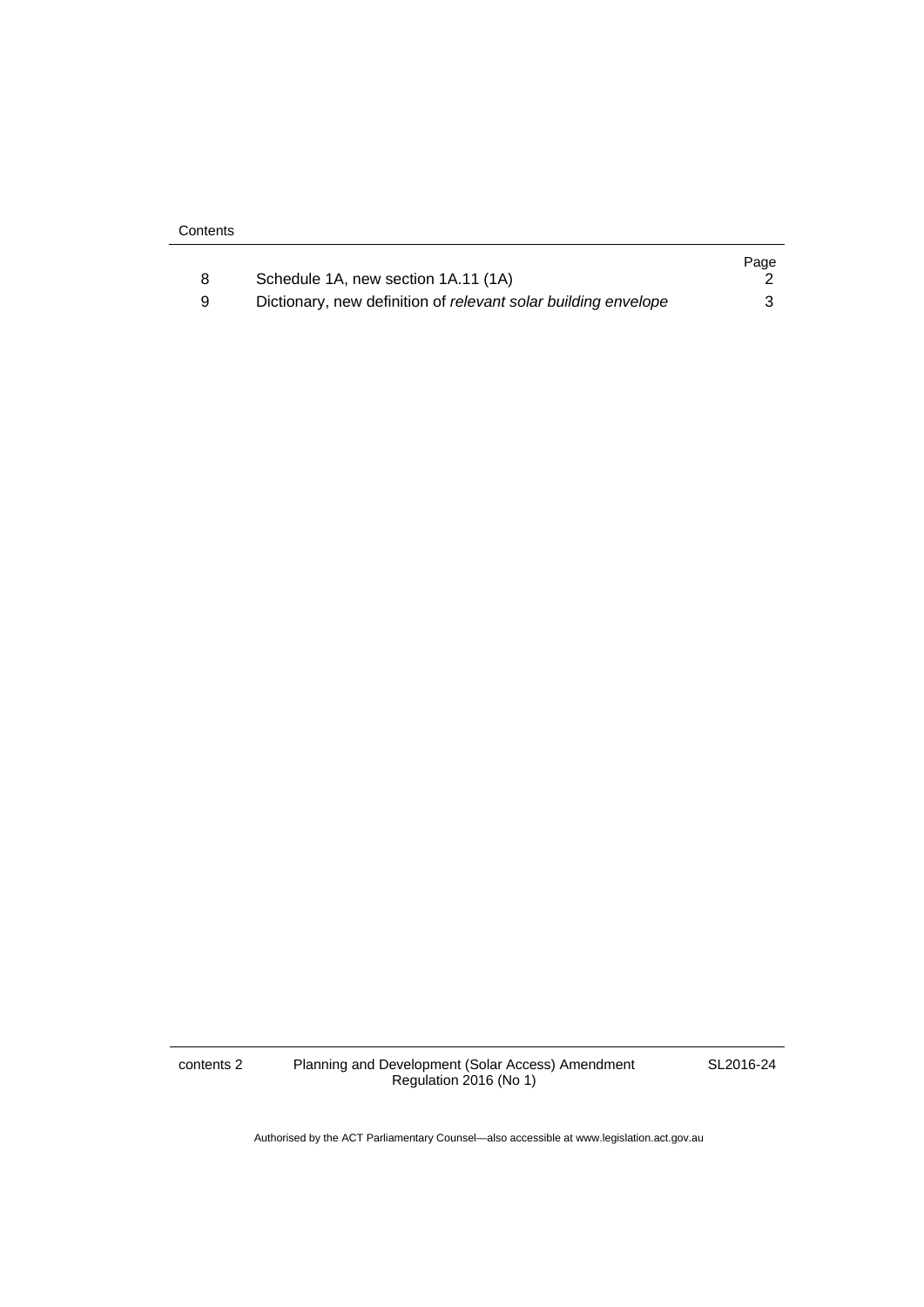<span id="page-4-1"></span><span id="page-4-0"></span>

|                | <b>Name of regulation</b>                                                                                                                                                                      |  |
|----------------|------------------------------------------------------------------------------------------------------------------------------------------------------------------------------------------------|--|
|                | This regulation is the Planning and Development (Solar Access)<br>Amendment Regulation 2016 (No 1).                                                                                            |  |
| $\overline{2}$ | <b>Commencement</b>                                                                                                                                                                            |  |
|                | This regulation commences on a day fixed by the Minister by<br>written notice.                                                                                                                 |  |
|                | Note 1<br>The naming and commencement provisions automatically commence on<br>the notification day (see Legislation Act, s 75 (1)).                                                            |  |
|                | Note 2<br>A single day or time may be fixed, or different days or times may be<br>fixed, for the commencement of different provisions (see Legislation<br>Act, $s$ 77 (1)).                    |  |
|                | Note 3<br>If a provision has not commenced within 6 months beginning on the<br>notification day, it automatically commences on the first day after that<br>period (see Legislation Act, s 79). |  |
| 3              | <b>Legislation amended</b>                                                                                                                                                                     |  |
|                | the<br>Planning<br>This<br>regulation<br>amends<br>Development<br>and<br><b>Regulation 2008.</b>                                                                                               |  |
| 4              | Schedule 1, new section 1.26 (ba)                                                                                                                                                              |  |
|                | insert                                                                                                                                                                                         |  |
|                | (ba) if the skylight is on a block to which a relevant solar building<br>envelope applies—the skylight does not project beyond the<br>relevant solar building envelope; and                    |  |
| 5              | Schedule 1, section 1.27 (1) (b)                                                                                                                                                               |  |
|                | substitute                                                                                                                                                                                     |  |

- <span id="page-4-3"></span><span id="page-4-2"></span> (b) if the service is mounted on a roof—
	- (i) the distance from the top of the service to the closest point of the roof is not more than 1.5m; and

<span id="page-4-4"></span>SL2016-24

Planning and Development (Solar Access) Amendment Regulation 2016 (No 1)

page 1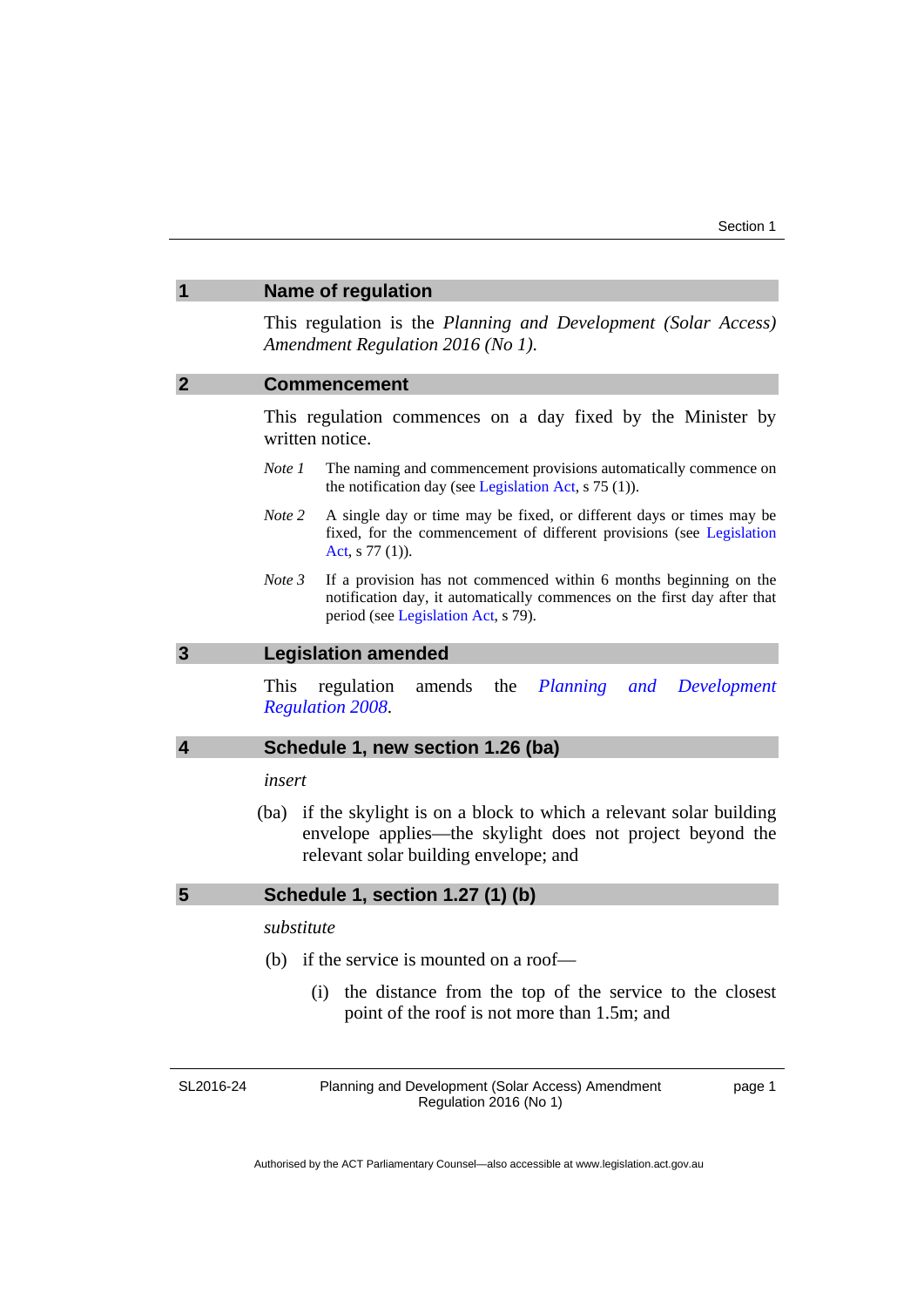(ii) if the service is on a block to which a relevant solar building envelope applies—the service does not project beyond the relevant solar building envelope; and

## <span id="page-5-0"></span>**6 Schedule 1, section 1.27A (1) (b)**

#### *substitute*

- (b) if the panel is on a block to which a relevant solar building envelope applies—no part of the panel projects beyond the relevant solar building envelope; and
- (ba) if the panel is a protruding panel on a block to which a relevant solar building envelope does not apply—
	- (i) no part of the panel is more than 300mm above the closest point of the roof; or
	- (ii) no part of the panel restricts solar access to another block; and

#### <span id="page-5-1"></span>**7 Schedule 1A, new section 1A.10 (1A)**

#### *insert*

- (1A) This section does not apply if—
	- (a) a relevant solar building envelope applies to the block; and
	- (b) any point of the building or structure extends beyond the relevant solar building envelope (an *encroachment*); and
	- (c) the encroachment is not permitted by a relevant development approval.

#### <span id="page-5-2"></span>**8 Schedule 1A, new section 1A.11 (1A)**

#### *insert*

- (1A) This section does not apply if—
	- (a) a relevant solar building envelope applies to the block; and

page 2 Planning and Development (Solar Access) Amendment Regulation 2016 (No 1)

SL2016-24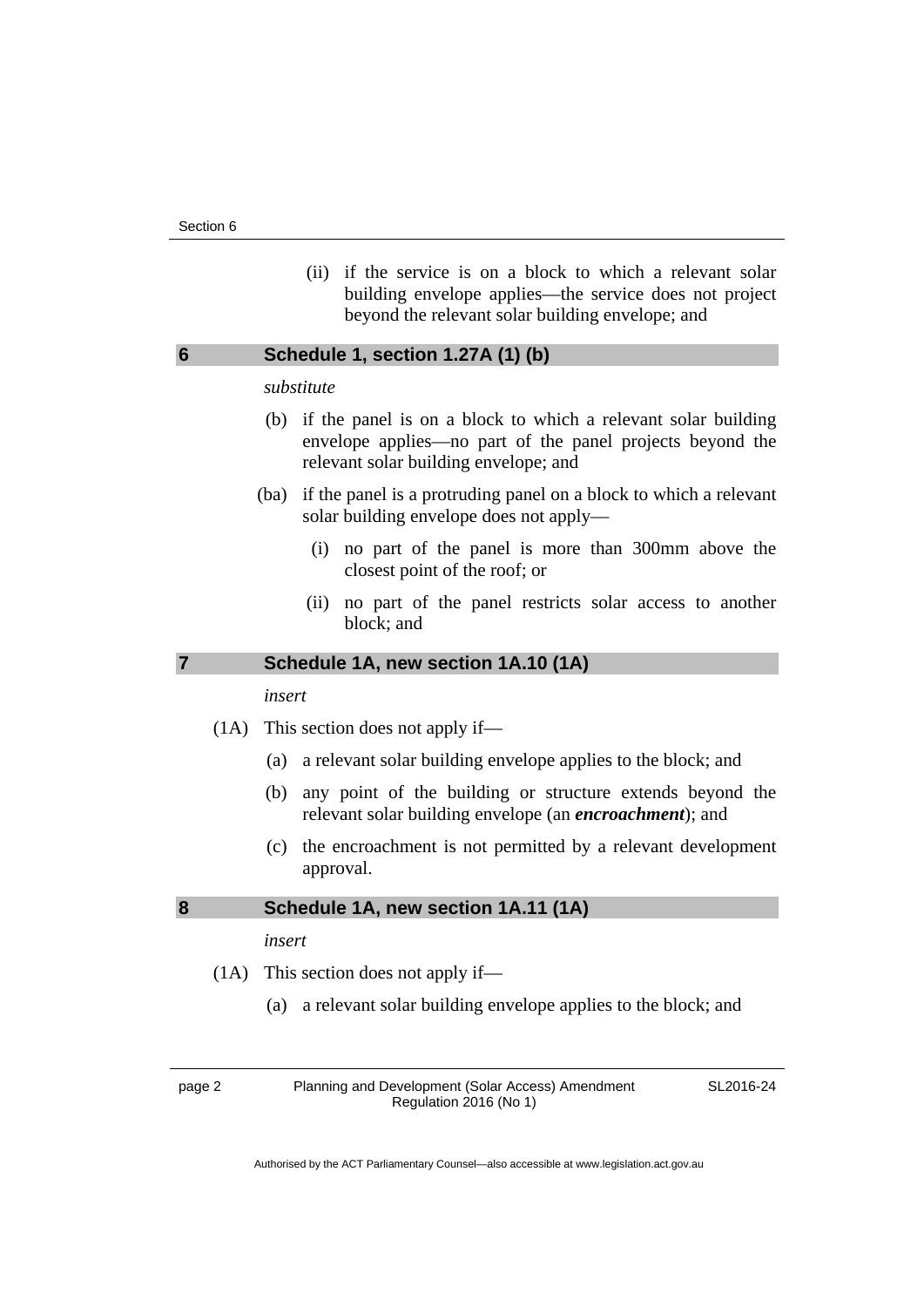- (b) any point of the building or structure extends beyond the relevant solar building envelope (an *encroachment*); and
- (c) the encroachment is not permitted by a relevant development approval.

### <span id="page-6-0"></span>**9 Dictionary, new definition of** *relevant solar building envelope*

#### *insert*

#### *relevant solar building envelope* means—

- (a) for a development of a single dwelling on a block in an estate development plan approved under a development application on or after 5 July 2013—the solar building envelope that applies to the block under the [territory plan,](http://www.legislation.act.gov.au/ni/2008-27/default.asp) Residential Zones—Single Dwelling Housing Development Code; or
- (b) for a development of multi unit housing on a block in an estate development plan approved under a development application on or after 5 July 2013—the solar building envelope that applies to the block under the [territory plan,](http://www.legislation.act.gov.au/ni/2008-27/default.asp) Residential Zones—Multi Unit Housing Development Code.

SL2016-24

Planning and Development (Solar Access) Amendment Regulation 2016 (No 1)

page 3